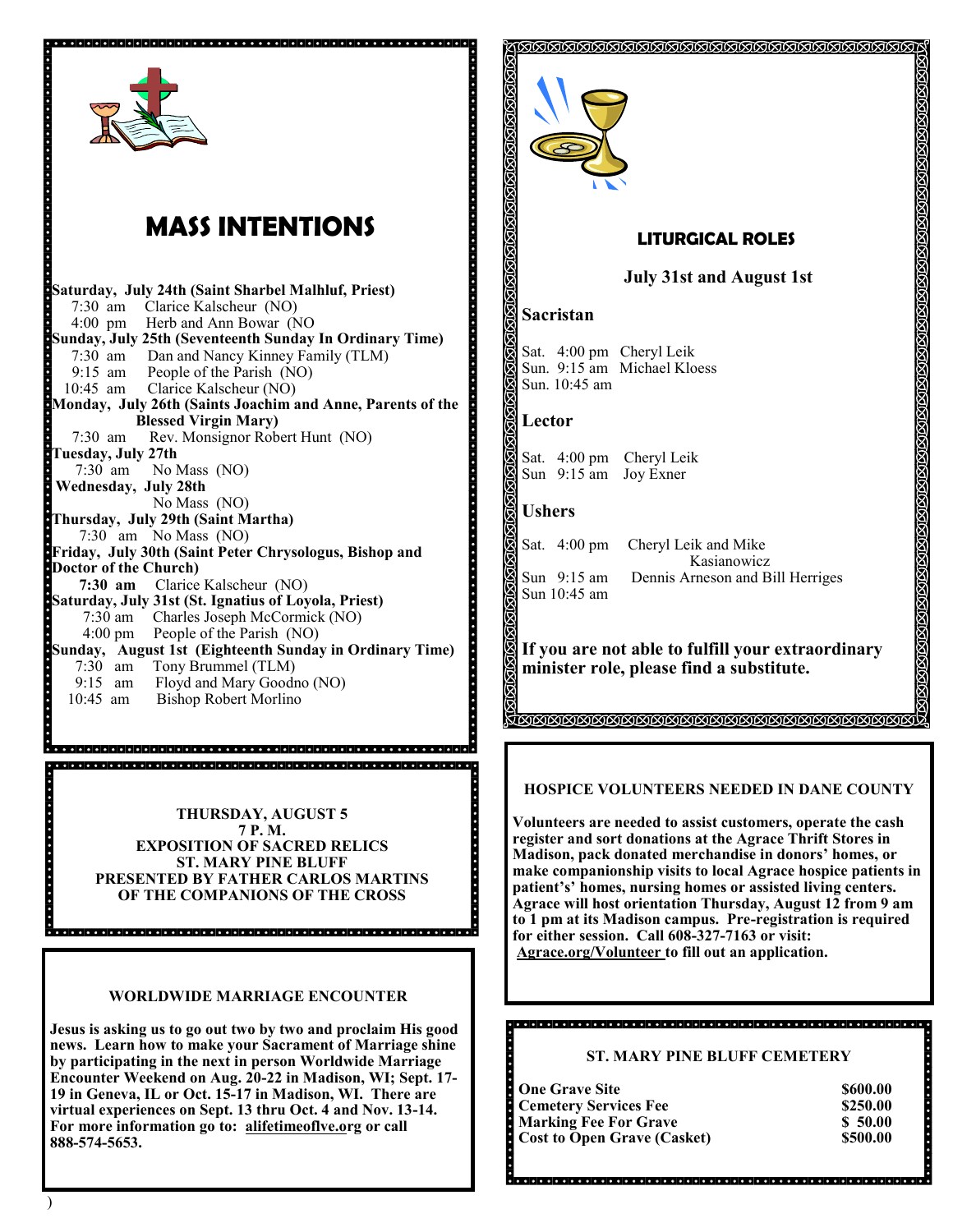## **SEVENTEENTH SUNDAY IN ORDINARY TIME SEVENTEENTH SUNDAY IN ORDINARY TIME**

#### **THURSDAY EVENING ADORATION AND POTLUCK**

**All are invited to the potluck on the church lawn after the Holy Hour on Thursdays. Sign up at:**

**[St. Mary's Pine Bluff: Gracie's Cafe Thursday Potluck](https://www.signupgenius.com/go/4090f45afaa2ea5fc1-grace)  [\(signupgenius.com\).](https://www.signupgenius.com/go/4090f45afaa2ea5fc1-grace) A dish to pass is welcome.**

#### **AGRACE SEEKS VOLLUNTEERS IN DANE COUNTY**

**Volunteers are needed to assist customers, operate the cash register and sort donations at the Agrace Thrift Stores in Madison, pack donated merchandise in donors' homes, or make companionship visits to local Agrace hospice patients in patients' homes, in nursing homes or assigned or assisted living centers.** 

## **NATURAL FAMILY PLANNING**

**usccb.org/nfp**

## **CONGRATULATIONS**

**Ella Faustina Williams, daughter of Evan and Laura Williams was recently Baptized at St. Mary's.**

**Liturgical Roles Need Your Help- - Lector's - Greeters** 

**It's important that we have enough ministers to fill these roles for the our parishes/families benefit. We need your involvement to lessen the load on the current minister's. By volunteering to help, we can again reduce the number of times in a year the individual ministers would be required to serve. We need ministers at all three (3) Novus Ordo Masses, Sunday 9:15 am and especially at the 10:45 and Saturday 4 pm. Over the last year we are short 5 lector's and 8 or 4 team members as greeters. Your help is sincerely needed, just ask the current minister, I'm sure they will be very glad that you are willing to step up and help!! You are not alone. You'll receive the help of the current minister's plus training that prepares you (and your partner) to share and serve the members of your extended family! You only need to say, I can help. Thanks so much, for considering to share your time and assistance with our celebration! Please contact Mary Lou, Admin. Asst., @ 798-2111 or me, Bill Herriges, 608-576-5286 at bill.herriges@icloud.com 608 576-5186. [bill.herriges@icloud.com](mailto:bill.herriges@icloud.com) Liturgical Minister**

**OUTDOOR ROSARY AT MARY'S ROSARY GARDEN AT THE WIESBROOK FARM 775 HWY. DDD, MINERAL POINT, WI SUNDAY, AUGUST 15, 2021 AT 1 PM BRING YOUR OWN CHAIRS FOR DIRECTIONS CALL 608-574-1344**

**Visit to Our Lady of Victory** 

**We encourage you to make a stop after Mass at the Rosary Garden to visit Our Lady of Victory (above church near the cemetery). Ask her intercession for America and our families. Enjoy the beautiful statuary and the flowers in full bloom -- it is a beautiful place to pray as the water fountain flows peacefully at the feet of Our Lady.** 

## **EXPOSITION OF RELICS**

**Thursday, August 5 at 6:00pm -- The world-renowned Fr. Carlos Martins will be here with over 150 relics of saints. There will also be a fragment of the Veil that belonged to Our Lady and some of the largest remaining pieces of the Wood of the True Cross in the world. The veneration of relics is a communion with the heroes of our Christian faith, asking for their powerful intercession. Many people have reported outstanding blessings and conversions through this ministry, and many have reported healings. Attendees are encouraged to bring their articles of devotion (such as rosaries, holy cards, etc.) and pictures of ill friends/family members which may be touched to the reliquaries as a means of intercessory prayer. Relics are physical objects that have a direct association with the saints or with Our Lord. They are usually broken down into three classes. First class relics are the body or fragments of the body of a saint, such as pieces of bone or flesh. Second class relics are something that a saint personally owned, such as a shirt or book (or fragments of those items). Third class relics are those items that a saint touched or that have been touched to a first, second, or another third class relic of a saint. For more information about Fr. Carlos Martins' relics ministry, got to: [https://treasuresofthechurch.com/about](https://treasuresofthechurch.com/about-relics) -[relics](https://treasuresofthechurch.com/about-relics)**

|                  |            | <b>Collection Report</b> |  |
|------------------|------------|--------------------------|--|
|                  |            | July 11                  |  |
|                  | Weekly     | <b>Year to Date</b>      |  |
| <b>Envelopes</b> | \$5,259.39 | \$8,903,64               |  |
|                  |            | July 18                  |  |
| <b>Envelopes</b> | \$5,804.50 | \$14,708.14              |  |